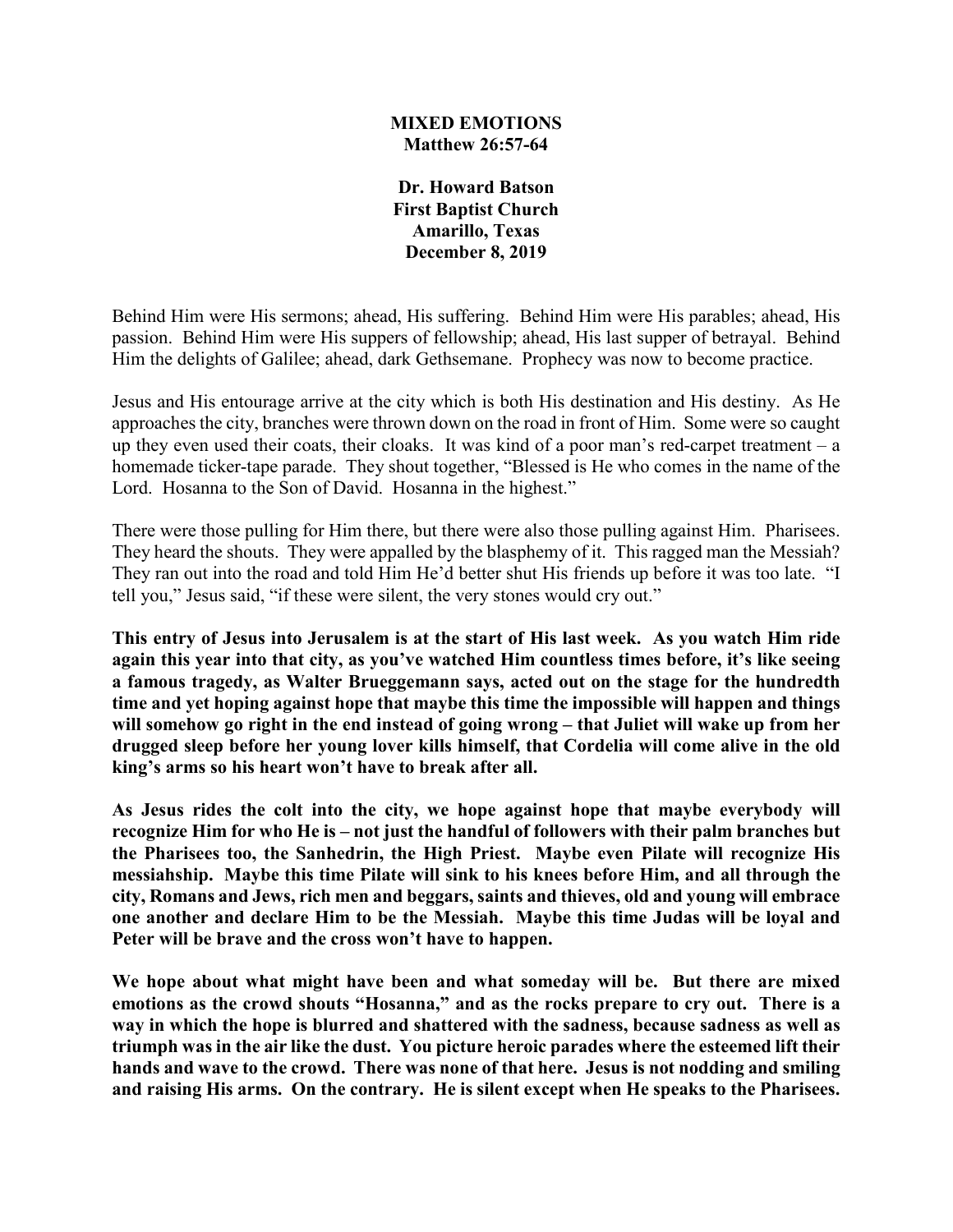**Then He sees Jerusalem, and there is sadness in His heart. He comes around the bend in the road and reaches the top of the hill, and there it is all at once – the ancient, holy city, built on the high hills with its walls and domes shimmering in the spring sun. Jesus looks and weeps. (Walter Brueggemann,** *A Room Called Remember***, p. 71-74,** *amended***)**

There are mixed emotions. Despair and hope. They travel together on that road to Jerusalem.

After the triumphal entry, after the hosannas had died down, there is the cleansing of the temple. There is a parable – or two, or three. There is the Lord's Supper, foreshadowing the events to come. There is the agony of Gethsemane. And then the kiss of Judas.

Judas kisses. Jesus is bound. The feet of 600 Roman soldiers march. It was late and there were no idle saunterers in the streets of Jerusalem, and the tramp of the Roman guard must have been too often heard to startle sleepers or to lead to the inquiry why that glare of lamps and torches. The prisoner – Jesus, now guarded by both Roman soldiers and servants of the High Priest.

Six stages of questions – six portions to the trial. First, and ironically, Jesus was taken to Annas, though he was not actually High Priest at the time. If his sons (five of them), a son-in-law, and a grandson were puppets when they enjoyed the office of High Priest – then he was the puppeteer. If he could not enjoy the official status of High Priest, he could enjoy all the power that accompanied that office.

Annas's family was sure to have profited from the Temple traffic, from the tables which Jesus, Himself, had arrogantly overturned just shortly before His arrest, because he wasn't going to allow them to make a profit center out of God's holy Temple. Only John's Gospel speaks of this first interrogation of Jesus.

The questions began:

What are you teaching? Who are your disciples?

"I have spoken openly to the world; I always taught in the synagogues and in the Temple, where all Jews come together. I have no secrets. Don't ask me – ask those who have heard me teach – they know what I have said."

Slap! "Is that any way to answer the High Priest?"

Annas sends him to Caiaphas, hands bound.

What a contrast it all seemed between the Purification of the Temple only a few days before, when Jesus had overturned the trafficking tables of the High-Priest, and as He now stood, a bound Prisoner before him, at the mercy of every person who might curry favor by wantonly insulting him?

Before Caiaphas, it's hard to find any witnesses, and their testimony is anything but consistent.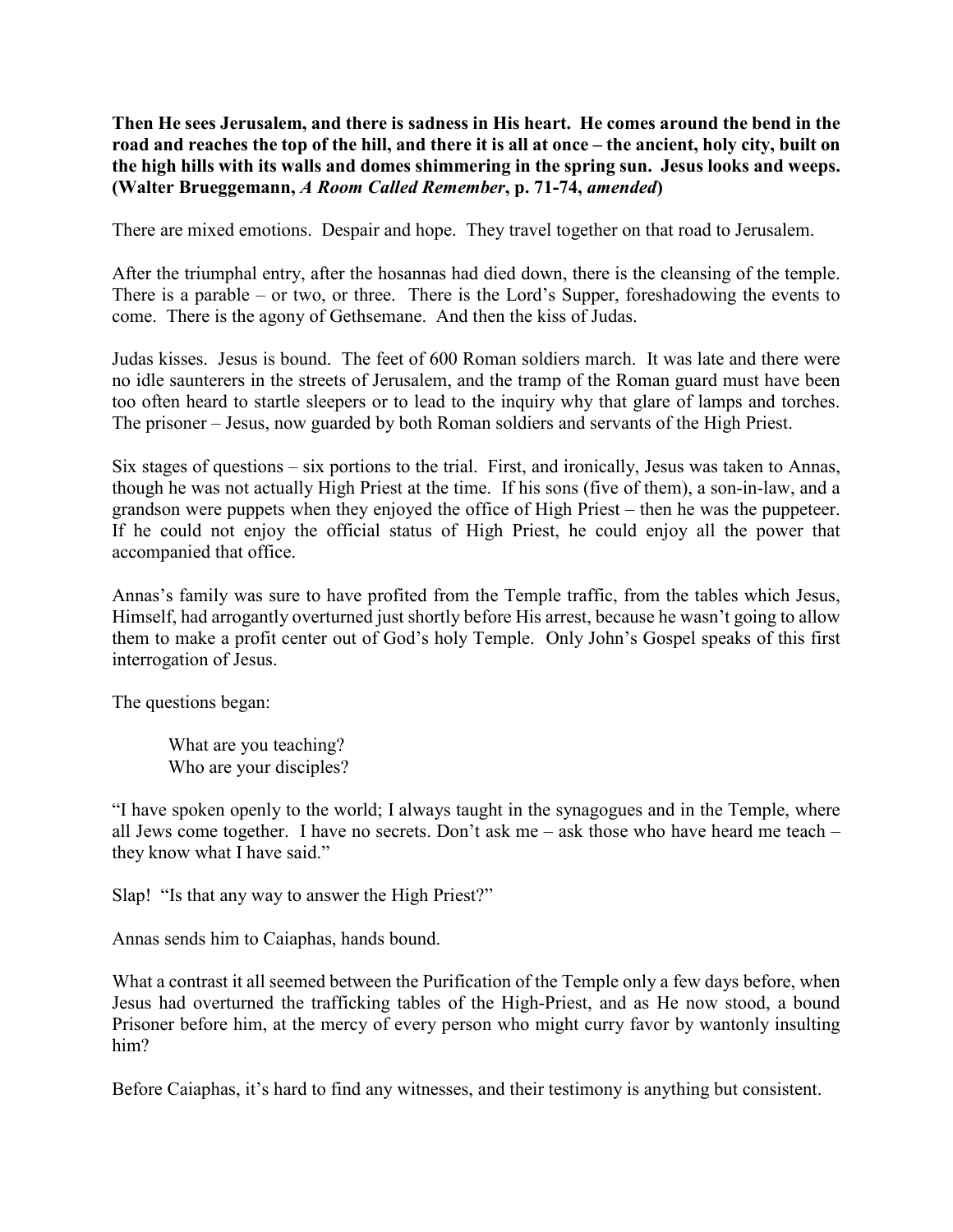"I heard him say, 'I am able to destroy the Temple of God and to rebuild it in three days.'"

Another said, "I'll destroy this Temple with hands, and in three days I will build another Temple without hands."

"Well," said Caiaphas, looking the Son of God eye-to-eye, "what's your defense to the charges against the Temple?"

V. 63 – But Jesus Kept Silent

There is much chattering on the part of the accusers, but when it comes to the defense, we find silence. Silence permeates the pages of the account. Jesus does not defend himself. No witnesses – not a single witness offers a defense. Remember, the disciples have fled. Throughout, God the Father did not utter a single word, as He had at the baptism. Silence. Of course, Jesus never said that he would have any part in destroying the Temple. He is saying that His body will be destroyed, and that He will be raised again in three days (John 2:18ff.).

Despite the fact that the witnesses were contorting His words, both twisting what He had said and claiming that He had spoken words which He, Himself, had never uttered, Jesus is silent.

Maybe it was in grade school... Maybe it was recently. . .

Someone accuses you. But you know you are completely innocent. My, how the defending darts spew forth at the slightest provocation. "I did no such thing." How rare is silence.

But the prophet had predicted His silence so long ago.

Isaiah 53:7

He was oppressed and He was afflicted, yet He did not open His mouth; like a lamb that is led to slaughter, and like a sheep that is silent before its shearers. So he did not open his mouth.

Only one thing remained. Jesus knew it as well as Caiaphas. It was to put the question, which Jesus could not refuse to answer, and which, once answered, must lead either to His acknowledgment or to His condemnation.

It was a question that had loomed large over Jesus from the beginning. The dialogue could no longer be delayed. Jesus could no longer escape the question by escaping the crowd. The question was there; it filled the entire room. Does this Rabbi think he is

the Messiah? the Anointed One? the Holy One of Israel? the One upon whom the ends of the ages hinge?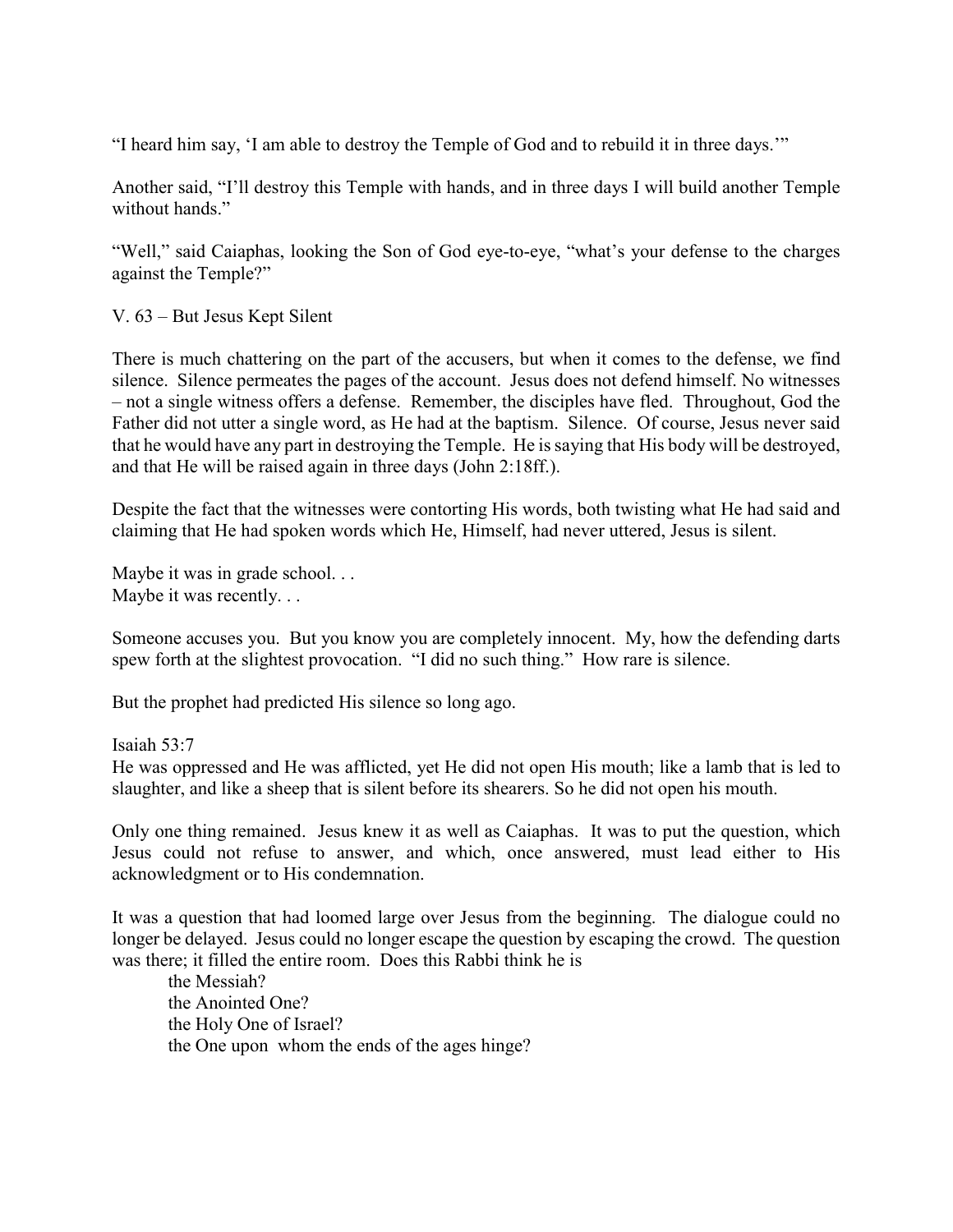Caiaphas cannot disguise it any longer. Though by law he ought not make the witness testify against himself, the witnesses, by their testimony, had been too weak, too contradictory to condemn Jesus. So he asks, "I adjure you, by the Living God, you tell us, Are you the Christ, the Son of God?"

The silence must have seemed an eternity – that moment of silence between the question and the answer. Jesus answers straight-faced, without flare, without undue emotion. "You have said it yourself; nevertheless I tell you. Hereafter you shall see the Son of Man sitting at the right hand of power and coming in the clouds of heaven."

Jesus had just claimed to be the Son of God, the Anointed One, the Christ. There was no mistaking his claim. He was speaking in exalted terms of the Son of Man coming in the clouds of heaven. It was too much. "Why do we need any more witnesses?" declared the high priest, as he ripped his clothes.

No more secret Messiah.

No more cryptic disguise.

Jesus had spoken plainly for all to hear.

This Rabbi claims to be the Son of God.

They all heard it that day. As the law directed when blasphemy was spoken, the High Priest rent his garments. Christ would neither explain, modify nor retract his statements – He was guilty as charged.

Caiaphas turns to the council and replies, "What is your verdict?"

There was no doubt. According to Leviticus 24:16 the one who blasphemed the name of the Lord shall be put to death, shall be stoned. There could be no other sentence. He must be put to death.

But being Jews and being under oppression they could not conduct a capital punishment campaign without the help of the Romans. It didn't stop the pronouncement, however, because with the unison of a choral refrain, those present on the council shouted, "He is deserving of death." They could not wait for the Romans to help before their bloodthirstiness could be satisfied. They began slapping the Son of God and spitting in His face.

Night passes.

The third trial begins the next morning, tipping a hat to the legal necessity of conducting Jewish trials in the daylight (Matthew 27:1-2).

With the council assembled, the question was repeated. "If you are the Christ, tell us."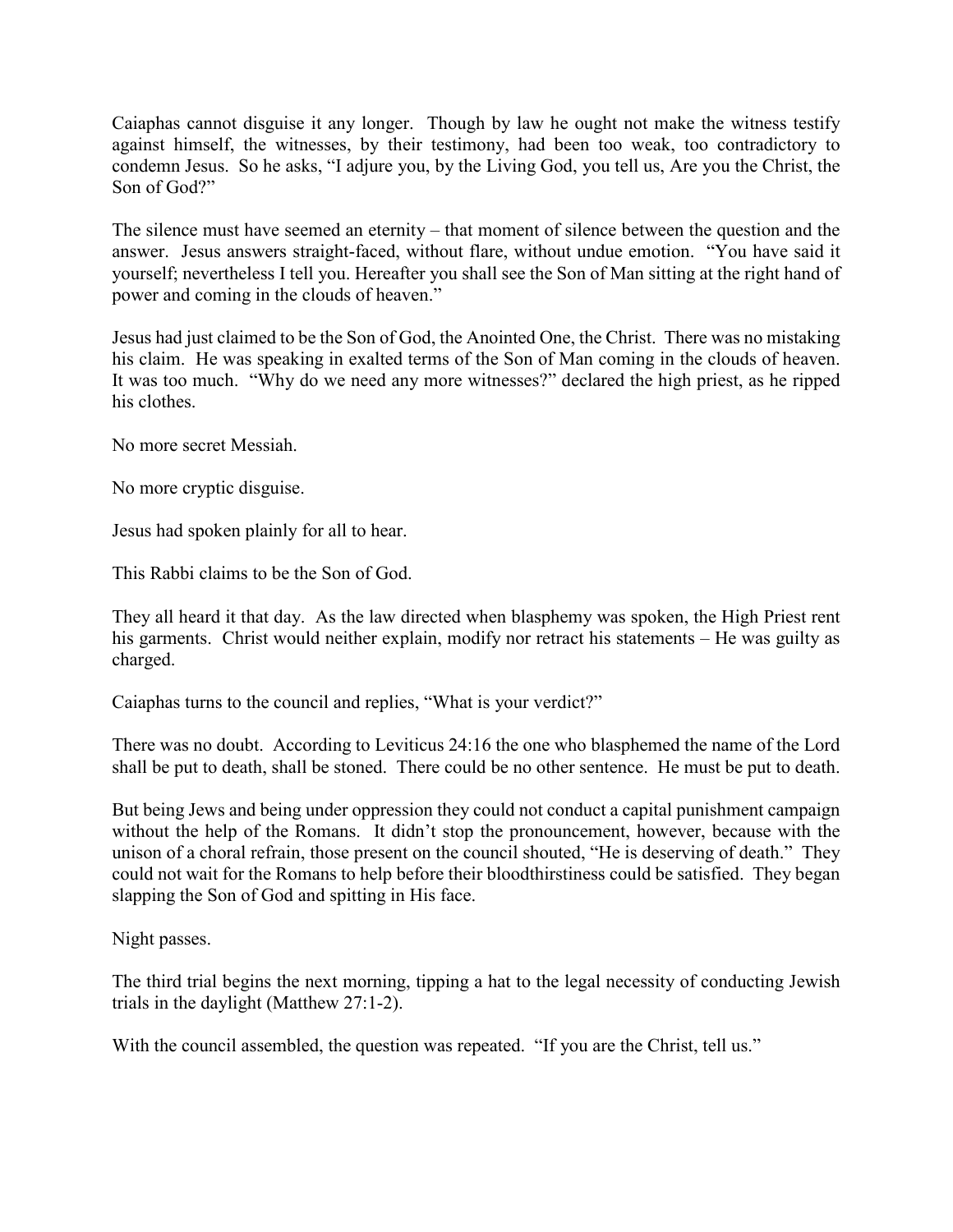"If I tell you, you will not believe; and if I ask a question, you will not answer. But from now on the Son of Man will be seated at the right hand of the power of God."

"Are you then saying that you are the Son of God?"

Luke 22:70: "I am," He replied.

If you've ever had any doubt that Jesus claimed to be the Messiah, you can safely tuck that doubt away. Say that He was wrong, say He was a lunatic, say He meant well but was misled, but never distort the evidence. He claimed to be the Son of God.

He claimed to be the Son of Man figure of the prophet Daniel, the one who comes in the clouds of heaven.

Arriving at the paved courtyard outside the Fortress of Antonia, which overlooked the temple grounds, Pilate, the Roman governor, came out to hear their charges against this accused rabblerouser. "What charges are you bringing against this man?" Pilate asked gruffly. "If he were not a criminal," they replied, "we would not have handed him over to you." They countered his sarcasm with their own. There followed a string of spurious charges of political subversion which Pilate decided he would have to investigate for himself.

Luke 23:1-3.

Three specific charges against Jesus are brought before Pilate:

- 1. He's misleading the nation.
- 2. He's opposing Roman taxation.
- 3. He's claiming to be king.

All political in nature and none true. He was not a political prisoner; He was a religious criminal. He had not opposed tax; He had said "Give to Caesar that which belongs to Caesar." He never claimed to be an earthly king, for His kingdom was not of this world.

Pilate heard the charges, but he could find no law which had really been broken.

Pilate learned that he is a Galilean, so he sends Him to Herod – passing the buck – hoping not to have to make a decision. Herod just happened to be in Jerusalem at that time.

Only Luke tells us (23:6-12) about this episode before Herod Antipas.

Luke 23:15

Pilate sends him to Herod in order that Herod might provide a second ruler's testimony to Jesus' innocence.

Herod was so excited to meet Jesus. He had heard about all the wonderful, miraculous things He had done. "Maybe this Jesus will do some of that magic or perform a miracle before my very eyes."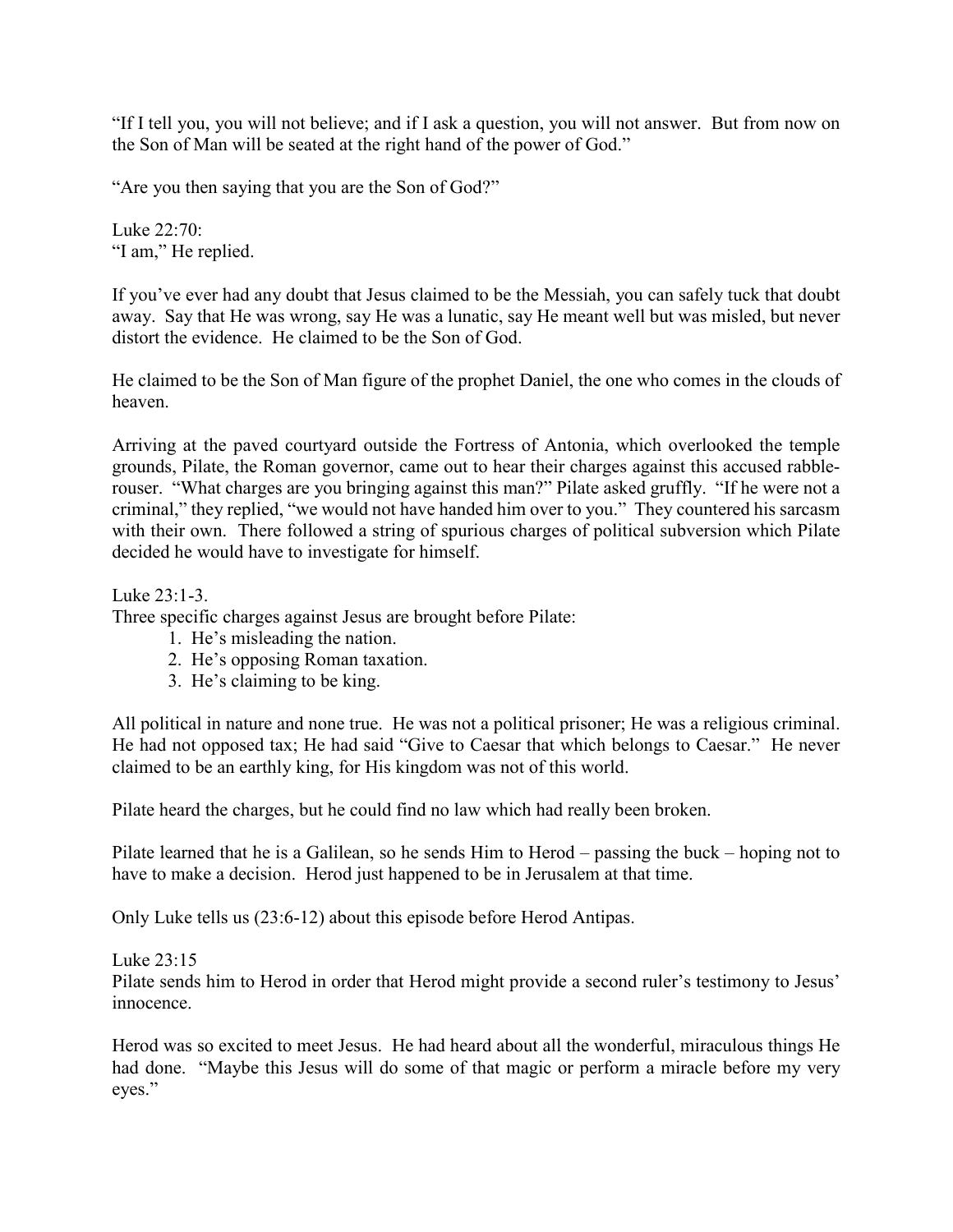He asked Jesus question after question, but Jesus was silent. He asked another, but still silence. He could find no question that Jesus would answer. Even as the chief priests and scribes stood before Him, vehemently hurling accusations against Him, He remained silent. Herod couldn't resist – he mocked Him, placing a gorgeous robe on His back and sending Him back to Pilate.

So Pilate returned to the noisy crowd gathered outside to announce his verdict: "I find no basis for a charge against him."

There was an angry stirring, mumbling from the religious leaders responsible for the crowd. Sensing that they might not be speaking for the people, Pilate attempted to subvert their little plot. "But. . ." he continued, holding up his hand to quiet them, "it is your custom for me to release to you one prisoner at the time of the Passover. Do you want me to release 'the king of the Jews'?"

For a number of years, the Romans had granted this concession to the cantankerous Jewish community, a token compensation for their loss of jurisdiction over capital crimes. He was giving the people the opportunity to contradict their manipulative leaders, for whom Pilate had no love. But the members of the Sanhedrin were too quick. "No, not him!" they shouted back, urging the crowd to join them, "Give us Barabbas!"

"Yes," the crowd shouted, "give us Barabbas!" (another political prisoner who had committed murder in an earlier insurrection).

Sometime in the middle of the night she awoke with her forehead sweaty and her heart pounding. It had been a nightmare, just a simple nightmare. Or had it? She could take no chances. "Pilate, Pilate, have nothing to do with Jesus. Don't take part in His death. I had a horrible nightmare about Him last night. Pilate, it's an eerie feeling. Leave this righteous man alone."

Pilate didn't know how to respond to his wife's nightmare. The crowd had grown unruly and a riot was always a possibility with these contentious people. A riot meant he'd lose his job, his fame, his position. He really hated being manipulated by them, and he genuinely thought Jesus was innocent. Maybe he could win the sympathy of the common folks by beating Jesus up, having Him scourged. This punishment, which stopped just short of death, might satisfy their lust for blood and allow him to release the man without actually taking his life.

They tied his hands to the post, and two men with whips, short whips of braided leather attached to a wooden handle, began to rip His back, buttocks, and legs apart with full force. While they waited for the governor's next instructions, the soldiers decided to make sport of Jesus, putting a crown of thorns on Jesus' head, mocking Him, striking Him on the face, bowing down before Him. "Hail, King of the Jews. Hail, King of the Jews." They put a reed in His hand – a fake scepter, and began to beat Him on the head with it. Eventually, Pilate led Him out the people again, but if his sentence had been calculated to win Jesus sympathy, it had failed. As soon as the chief priests and their officials saw Him, they began to shout once more, "Crucify Him! Crucify Him!"

Pilate continued to debate with the Jewish leaders for a time until Caiaphas, played the trump card. The politically powerful chief priest, said "If you let Jesus go, then you're not really a friend of